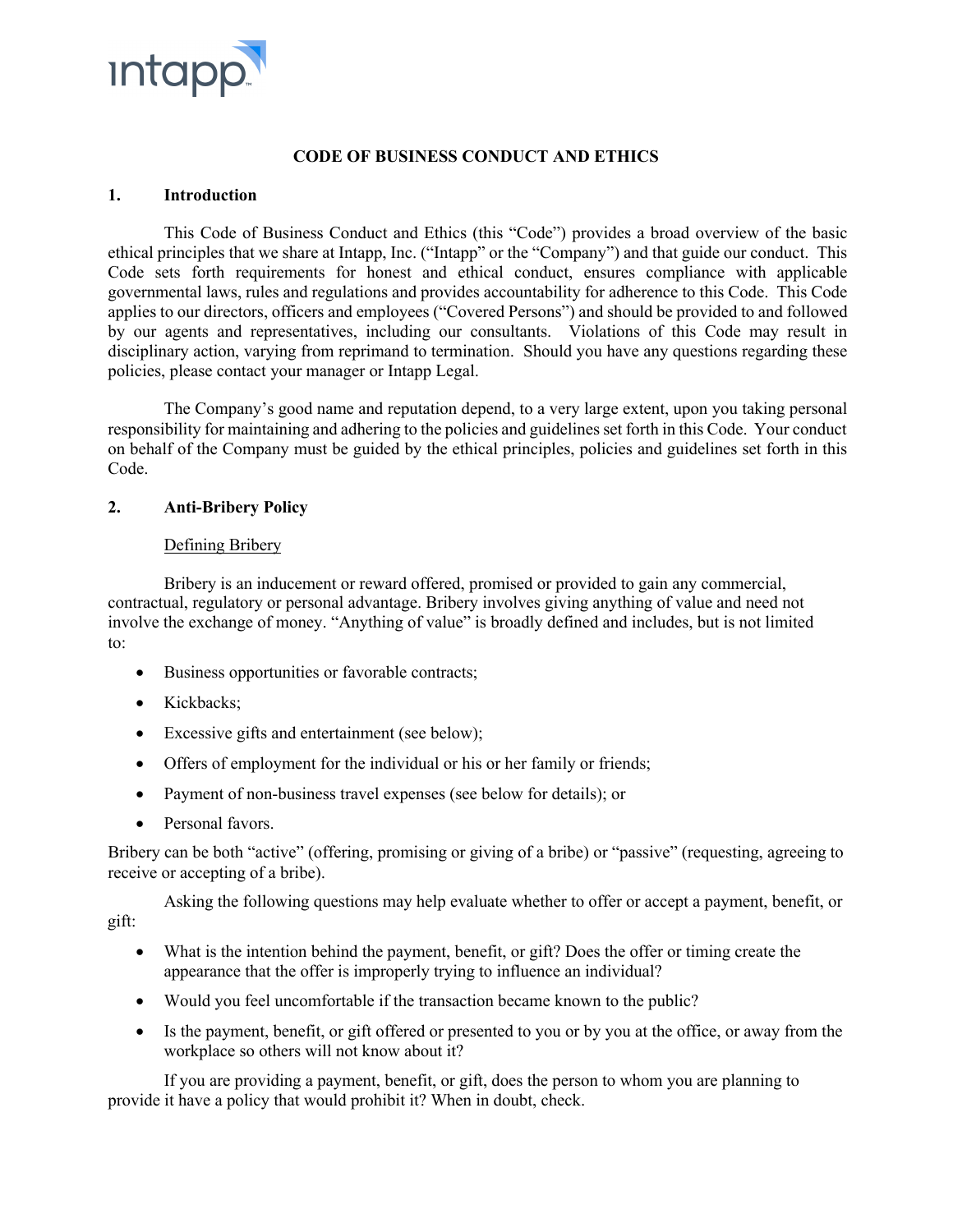Payments, benefits, and gifts may be acceptable if they:

- Are relatively infrequent and/or not excessive in value when considering the position and income of the recipient;
- Are connected to a legitimate business promotional activity or the performance of an existing contract;
- Will not place the recipient under any obligation to the person providing the payment, gift or benefit;
- Are not tied to influencing any pending or recently concluded contractual negotiations; and
- Are transparent to the employer or organization of both the provider and the recipient. The following are some examples of benefits and gifts that can usually can be offered or accepted:
- Promotional items with the provider's company or brand logo (e.g., a mug, travel diary, or pen);
- Prizes randomly given to or received in raffles or contests at industry conferences;
- Routine tickets to a local sporting or cultural event when accompanied or hosted by the provider;
- Meals and entertainment of reasonable value when business is being conducted;
- Modest expressions of gratitude or gifts acknowledging personal events, such as weddings and births;
- Seasonal or holiday gifts of nominal value; and
- Free or reduced admission passes to Intapp events that showcase Intapp offerings.

#### The Law on Bribery

As a U.S. company with international operations and customers, the anti-bribery laws of the United States, both federal and state domestic bribery laws and the US Foreign Corrupt Practices Act (the "FCPA") are relevant to Intapp, as well as the laws of the U.K., including the UK Bribery Act 2010 (the "Bribery Act"). Note in particular that the jurisdictional reach of both the FCPA and the Bribery Act is extremely broad and may cover conduct outside of the United States and the U.K., respectively.

Under these laws an individual or company that commits bribery is guilty of a crime. U.S. and U.K. laws broadly prohibit:

- Bribing another person, whether a government official or an employee of a competitor or customer;
- Accepting a bribe; and
- Bribing a foreign public official

In addition, companies and individuals may be held liable if they know that others, such as agents or consultants, are paying bribes in connection with the company's business. This "knowledge" may take the form of actual knowledge or so-called "willful blindness," i.e., where there are "red flags" (see below) that put the company on notice that such third parties *may* be paying bribes.

An individual found guilty of an offence under U.S. or U.K. anti-bribery laws may face imprisonment for significant periods (up to five years *per count* under the FCPA or up to 10 years under the Bribery Act), be subject to a substantial fine, or both. Companies are subject to unlimited fines.

#### Intapp's Policy on Bribery

Intapp expressly prohibits the offering, giving, solicitation or acceptance of any bribe, in the form of cash or other inducement, to (i) gain any commercial, contractual or regulatory advantage in a way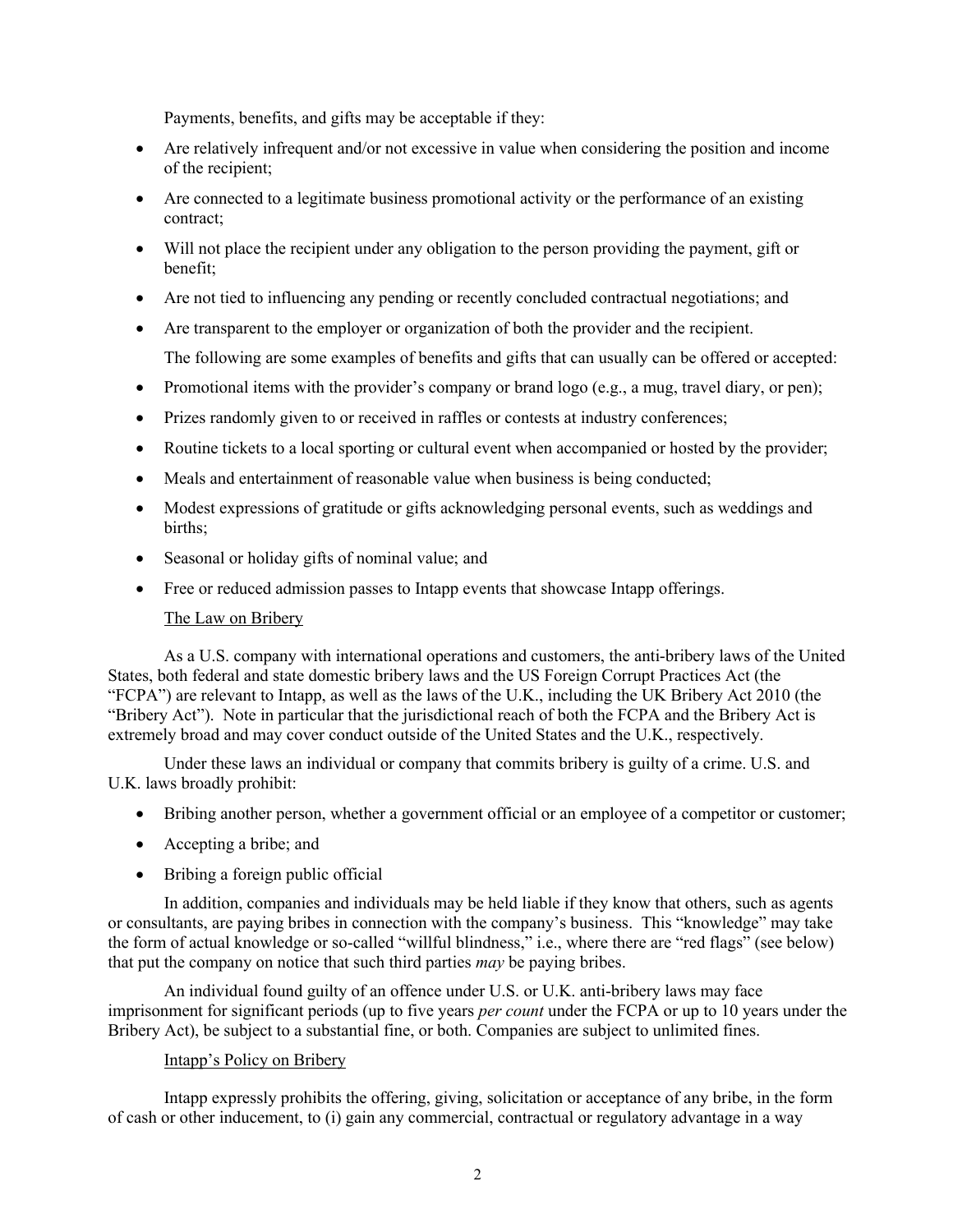which is unethical, or to (ii) gain any personal advantage, pecuniary or otherwise, for the individual or anyone connected with the individual. This policy extends to all Intapp employees, and to any third party acting on Intapp's behalf.

Intapp employees may not use a third party to offer or give a bribe on Intapp's behalf. Third parties are often a source of risk for violation of applicable anti-corruption laws. Intapp employees dealing with third parties should be sensitive to the existence of so-called "red flags," which are circumstances that suggest not all is as it should be, e.g., unusual payment schemes, demands for employment of specific companies or individuals, lack of concrete or verifiable deliverables, etc. A "red flag" does not mean that a payment or transaction is prohibited. A red flag indicates that the payment or transaction should be reviewed.

Intapp will investigate any allegations that this policy has been violated, and individuals who have been found to violate the policy will be subject to discipline, which may include termination of employment.

### Specific Situations

*Facilitation Payments*. A facilitation payment is common practice in certain countries and involves the payment of money or gifts to government officials as an incentive to facilitate or speed up a process, such as obtaining licenses or permits. Although facilitation payments are permitted under the FCPA, they are illegal under the Bribery Act and many other U.S. laws; therefore, Intapp policy is that facilitation payments may not be made directly or by or through a third party on Intapp's behalf.

*Gifts and Hospitality*. Gifts and hospitality are allowed if they meet the following criteria:

- They must not place the recipient under any obligation;
- They are made openly, and not in secret;
- The type and value of the gift or hospitality must be reasonable and consistent with the relationship and general business practices. Cash should never be given nor received as a gift under any circumstances;
- They are legal in that they comply with any other relevant laws; and
- They are appropriately documented and reported, and all appropriate approvals have been obtained in advance.

The frequency of providing a gift or hospitality must be carefully monitored, as the cumulative effect of frequent gifts or hospitality may give rise to the appearance of impropriety.

If you are giving a gift or providing hospitality of any value, you should verify that the customer's own policies permit acceptance of the item.

*Promotional Items*. Promotional items tend to be items of nominal value and include coffee mugs, hats, jackets or similar items, or items displaying a company logo that are distributed for advertising or commemorative purposes. Intapp policy is that, unless prior clearance is obtained from Intapp Legal, a promotional item with a value of more than \$150 (or the equivalent in local currency outside the US) cannot be offered, given or accepted. If you are giving a promotional item of any value, you should verify that the customer's own policies permit acceptance of the item.

*Expenses*. It is also permissible for a supplier or vendor to agree to cover certain business-related expenses of a customer. Such expenses must comply with the requirements applicable to gifts and hospitality and must also be for a bona fide business purpose. Therefore, while Intapp may permissibly underwrite the cost of a customer's attendance at a seminar, it cannot also pay for the customer's spouse or partner to travel to the venue.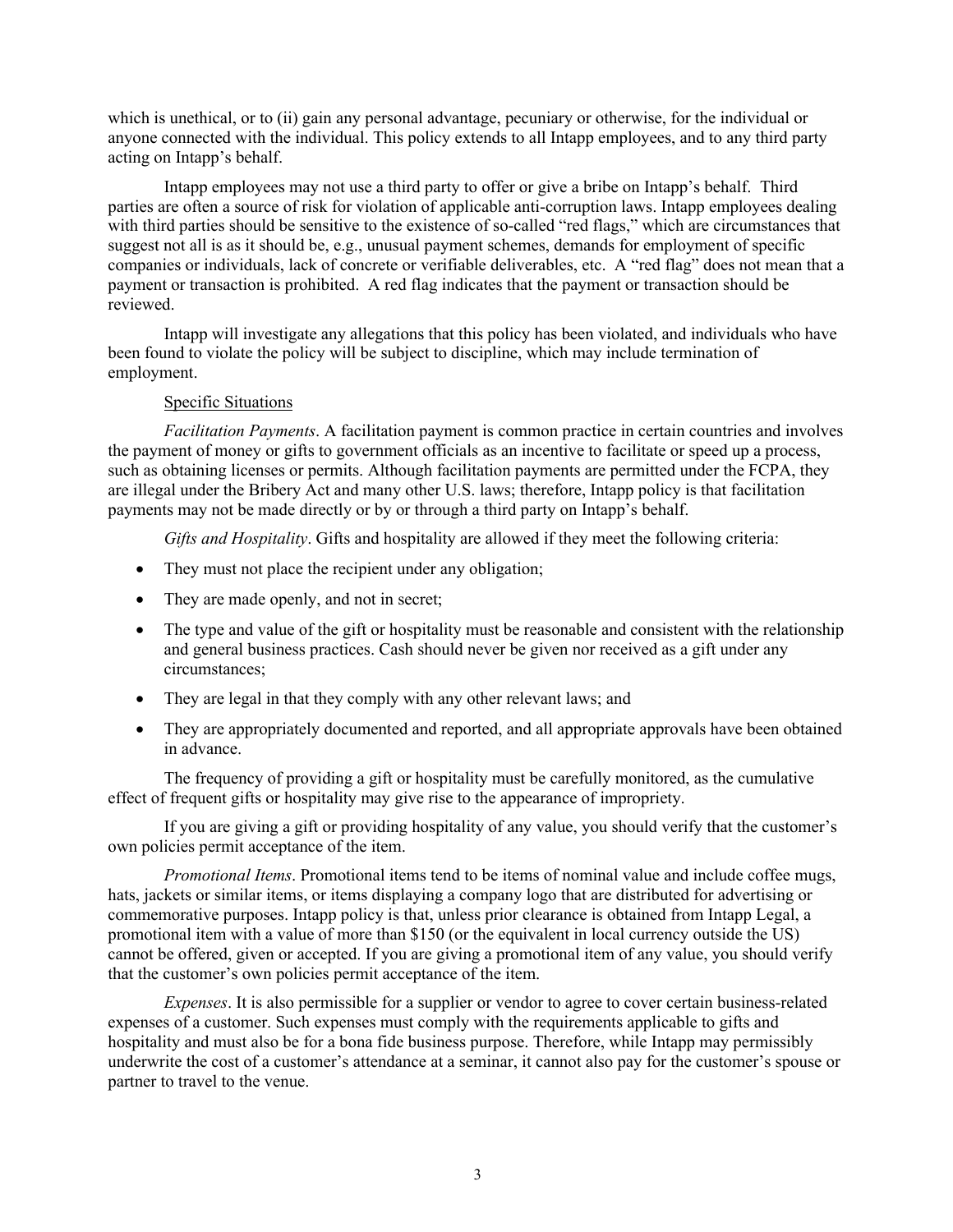*Charitable Contributions*. Intapp does not make charitable donations for the purpose of gaining any commercial advantage. Proof of receipt of all charitable donations must be obtained from the recipient organization and under no circumstances may charitable donations be made in cash.

# **3. Record-Keeping**

We need honest and accurate recording and reporting of information in order to make responsible business decisions. We document and record our business expenses accurately. In the filing of expense reports, Covered Persons must distinguish between personal and business travel expenses, business conference expenses and business entertainment expenses. Questionable expenses should be discussed with the appropriate personnel in our accounting department. All of our books, records, accounts and financial statements are maintained in reasonable detail, appropriately reflect our transactions and conform both to applicable legal requirements (including generally accepted accounting principles) and to our system of internal controls.

We avoid exaggeration, derogatory remarks, guesswork or inappropriate characterizations of people and companies in our business records and communications. No entry may be made that intentionally hides or disguises the true nature of any transaction. No unrecorded fund, reserve, asset or special account shall be established or maintained for any purpose. No false or fictitious entries shall be made in books, records, accounts or in Company communications for any reason.

All records, including but not limited to accounting and financial records, must be maintained in compliance with applicable statutory, regulatory and contractual requirements, as well as our record retention policies. In accordance with those policies, in the event of any litigation or governmental investigation concerning our records or communications, please consult with Intapp Legal if you have any questions.

### **4. Conflicts of Interest**

A conflict of interest is a situation where a Covered Person's personal or professional interests (or those of an immediate family member or other close relative or friend or any other person who may act on such Covered Person's behalf) can affect his or her ability to act in the Company's best interests or interfere (or appear to interfere) with his or her personal objectivity and obligations to the Company. All Covered Persons should engage in honest and ethical conduct, including avoiding any actual or apparent conflicts of interest. All Covered Persons are charged with acting in the Company's best interests at all times. Employees and officers may not hold outside employment that interferes with their job performance at the Company, nor may they accept compensation, in any form, for services performed for the Company from any source other than the Company. Officers and directors should also refer to the Company's Related Party Transactions Policy for additional information. Consistent with the rules of the Nasdaq Global Market ("Nasdaq") and Section 13 below, any waiver of this conflict of interest policy for a director or executive officer may only be made by the Board of Directors of the Company (the "Board"), and any such waiver should be promptly disclosed to the Company's stockholders.

All Covered Persons are obligated to continually evaluate their personal and employment situations and promptly report to Intapp Legal any material transaction or relationship that could be expected to give rise to an actual or apparent conflict of interest.

If you become aware of a business or financial opportunity as part of your work with the Company, you are not permitted to use any such information or usurp that opportunity for your own personal gain. You may not use Company property or information or your position with the Company for personal gain and should not compete with the Company or any of its affiliates directly or indirectly.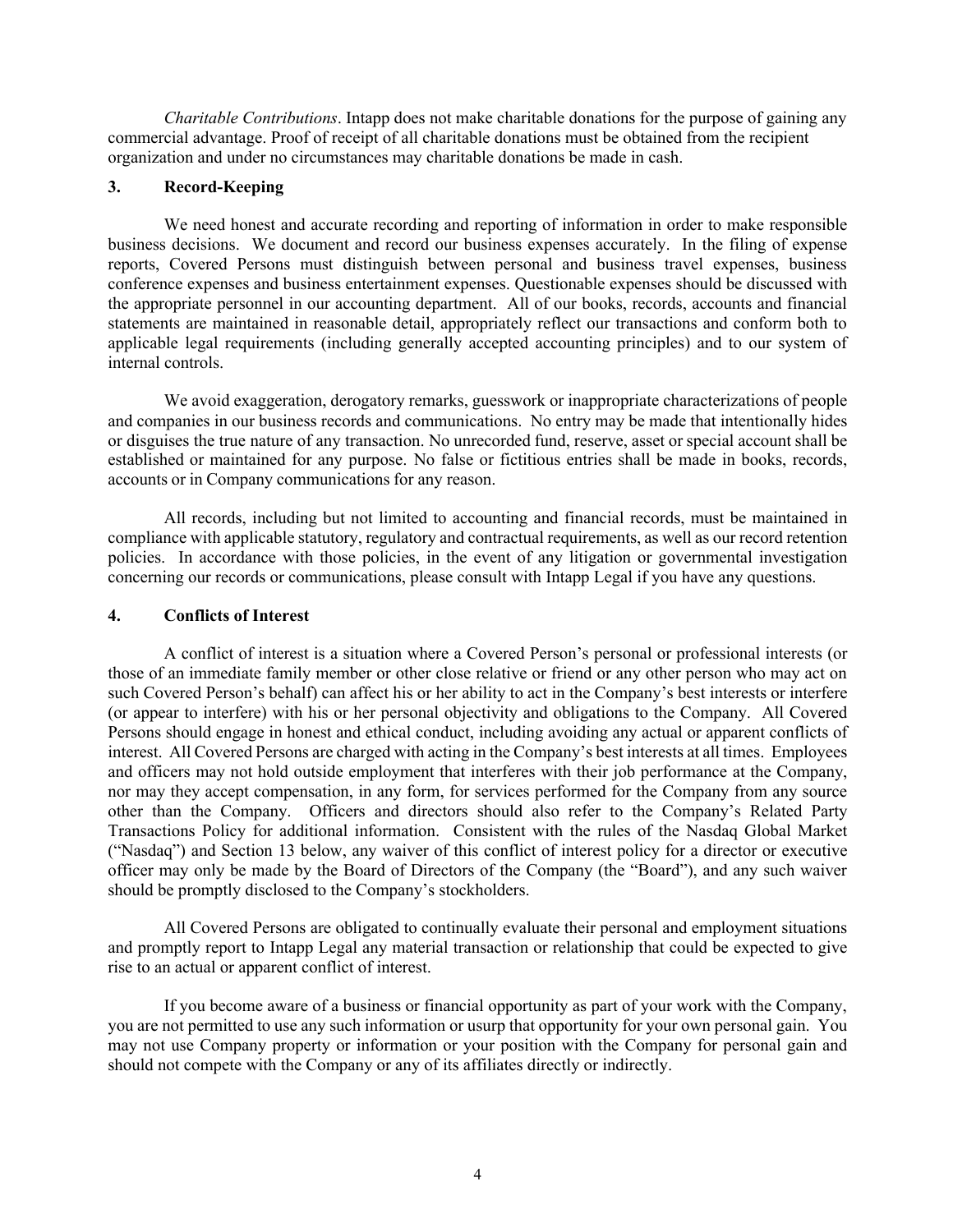### **5. Public Reporting**

We are a public company and as a result file reports and other documents with the Securities and Exchange Commission (the "SEC") and Nasdaq, where our common stock trades. In addition, we issue press releases and make other public statements in accordance with the Company's Corporate Disclosure Policy that include financial and other information about our business, financial condition and results of operations. We endeavor to make full, fair, accurate, timely and understandable disclosures in reports and documents we file with, or submit to, the SEC and in our press releases and public communications.

We require cooperation and open communication with our auditors. It is illegal to take any action to fraudulently influence, coerce, manipulate or mislead any auditor engaged in the performance of an audit of our financial statements.

The laws and regulations applicable to filings made with the SEC, including those applicable to accounting matters, are complex. While the ultimate responsibility for the information included in these filings rests with Company management, numerous other employees participate in the preparation of these filings or provide information included in these filings. We maintain Disclosure Controls and Procedures to ensure that the information included in these filings is collected and communicated to Company management in order to permit timely disclosure of such information.

If you are requested by Company management or the Disclosure Committee to provide, review or certify information in connection with the preparation of a filing to be made with the SEC, you must provide the requested information in a full, accurate and timely manner. Moreover, even in the absence of a specific request, you should report to the Disclosure Committee any significant information that you believe should be considered for disclosure in our filings with the SEC.

If you have questions or are uncertain as to how our Disclosure Controls and Procedures may apply in a specific circumstance, promptly contact your manager or Intapp Legal. Additional information regarding how to report your questions or concerns (including on a confidential, anonymous basis) is included in Section 13 below.

### **6. Competition and Fair Dealing**

We compete fairly and honestly. We do not engage in unethical or illegal business practices such as stealing proprietary information, possessing trade secret information that was obtained without the owner's consent or inducing disclosure of this type of information by past or present employees of other companies. We must never take unfair advantage of others through manipulation, concealment, abuse of privileged information, misrepresentation of material facts or any other unfair dealing practice. Any questions or concerns a Covered Person may have about competitive activity must be discussed and resolved with Intapp Legal.

# **7. Healthy and Safe Workplace**

We believe that a healthy and safe work environment is a prerequisite for all Company activities and operations. We ensure a healthy and safe work environment by complying with all applicable health and safety laws, directives, regulations and other requirements and promptly reporting accidents, injuries and unsafe equipment, practices or conditions to a manager. Company management will demonstrate health and safety leadership and help foster a culture for all employees to embrace the principles in this Code and apply them to their daily work. While the ultimate responsibility for ensuring a healthy and safe work environment lies with Company management, every employee of the Company has an individual responsibility to understand and comply with this Code to help create a healthy and safe workplace for us all. Employees should immediately report any unsafe conditions or activities pursuant to the appropriate reporting channels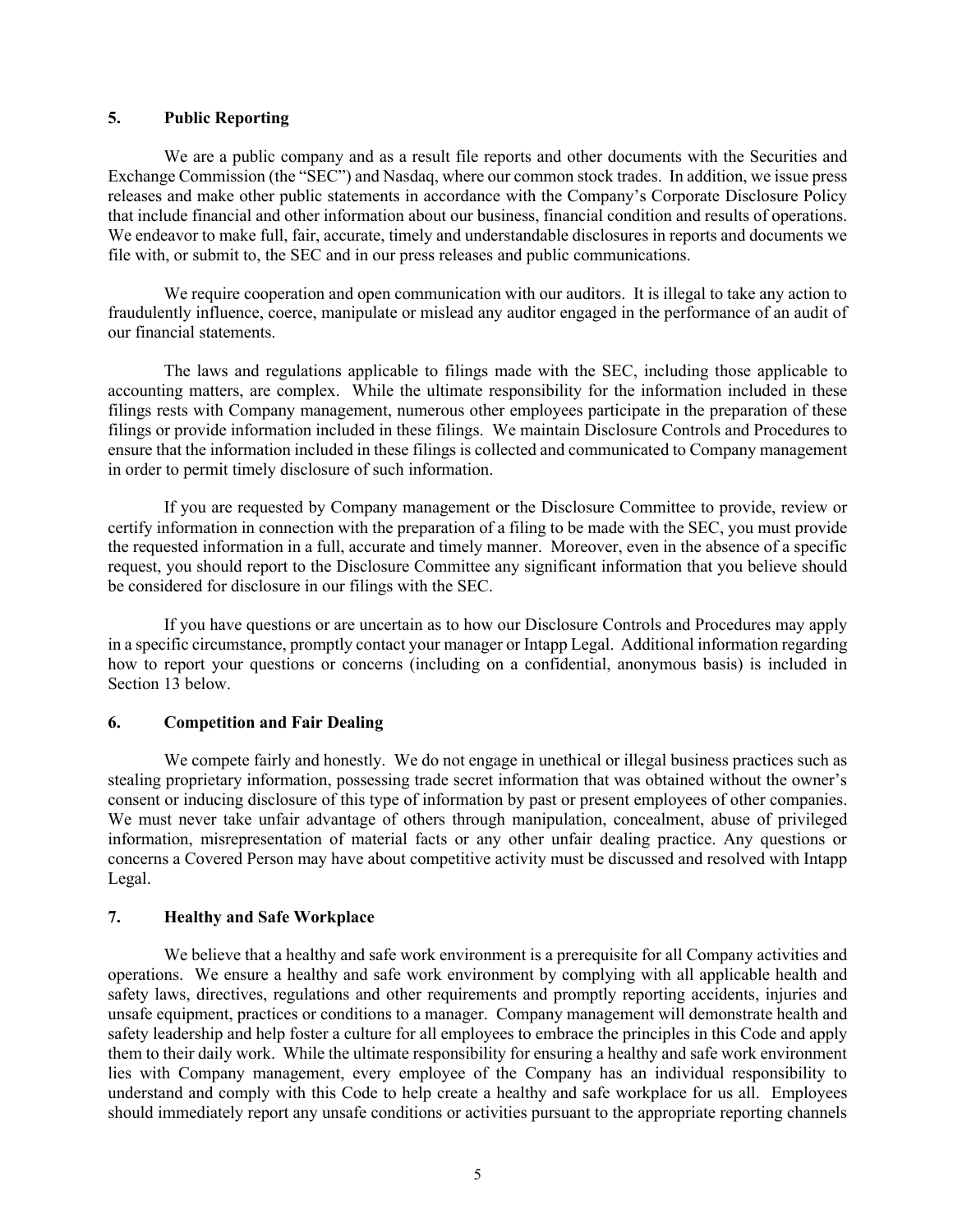set forth in Section 13.

We do not permit violence or threatening behavior in the workplace. Examples of such behavior may include conduct such as bullying, cyberbullying, teasing and abusive and other aggressive behaviors. Workplace violence is not only an employee health and safety issue but also may be a criminal law issue. Consequently, workplace violence and threatening behaviors will not be tolerated, and every incident will be investigated.

### **8. Protection and Proper Use of Company Assets**

Theft, carelessness and waste of Company assets have a direct impact on our profitability and should be avoided. Any suspected incident of fraud or theft should be promptly reported to your manager or, if appropriate, Intapp Legal for investigation.

We carefully safeguard our confidential information. Unauthorized use or distribution of confidential information is prohibited and could also be a violation of applicable law, resulting in civil or even criminal penalties.

Also essential to our success as a Company is our ability to develop and increasingly use state-of-the art technology in day-to-day operations. The Company's intellectual property is one of its most valuable assets. Intellectual property refers to creations of the human mind that are protected by various national laws and international treaties. Intellectual property includes copyrights, patents, trademarks, trade secrets, design rights, logos, expertise and other intangible industrial or commercial property. The Company's employees and representatives must protect and, when appropriate, enforce its intellectual property rights. The Company also respects intellectual property belonging to third parties. It is the Company's policy not to knowingly infringe upon the intellectual property rights of others.

### **9. Environmental and Social Responsibility**

The Company is also committed to the protection of the environment, the conservation of natural resources and the minimization of any adverse impact our operations have on the environment. Our values are demonstrated by our compliance with applicable environmental legal requirements and our actions to continually build a workplace culture of sustainability. Employees and officers are also encouraged to consider economic, social and environmental factors in their day-to-day strategic planning, decision making and operations. Covered Persons are encouraged to report conditions that they perceive to be unsafe, unhealthy or hazardous to the environment.

#### **10. Confidentiality**

In carrying out the Company's business, Covered Persons may learn confidential or proprietary information about the Company, its customers, distributors, suppliers or other third parties. Confidential or proprietary information includes all non-public information relating to the Company, or other companies, that would be harmful to the relevant company or useful or helpful to competitors if disclosed, including financial results or prospects, information provided by a third party, trade secrets, new product or marketing plans, research and development ideas, potential acquisitions or investments or information of use to our competitors or harmful to us or our customers if disclosed.

Covered Persons must maintain the confidentiality of all information so entrusted to them, except when disclosure is authorized in accordance with the Company's Corporate Disclosure Policy. In connection with this obligation, every employee is required to execute a confidentiality agreement upon commencement of employment with the Company. The terms of the confidentiality agreement (which may be contained within an agreement of employment) should be periodically reviewed for additional detail. Covered Persons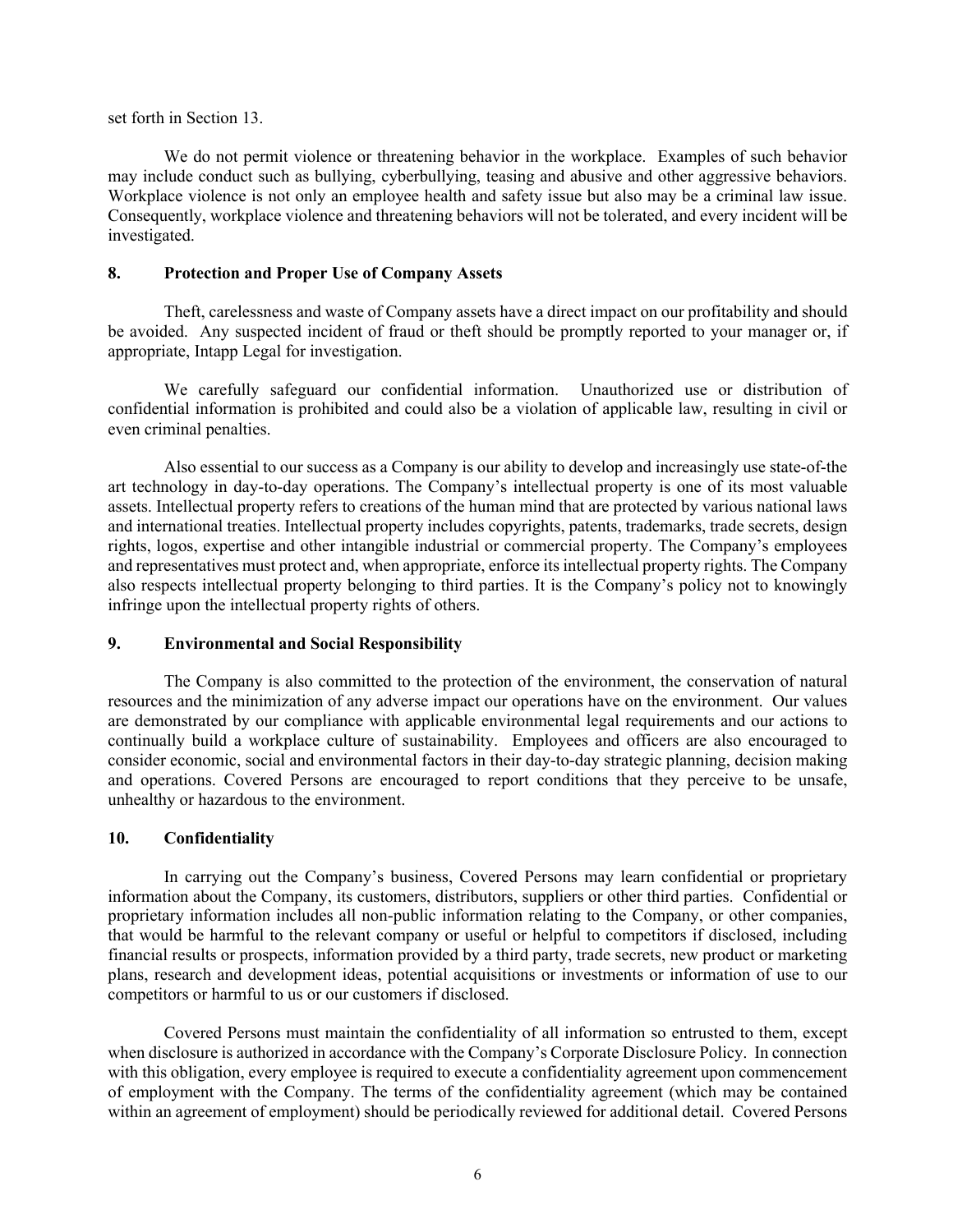must safeguard confidential information by keeping it secure, limiting access to those who have a need to know in order to do their job and avoiding discussion of confidential information in public areas. This prohibition includes, but is not limited to, inquiries made by the media, analysts, investors or others. Covered Persons may not use such information for personal gain. Any question about whether information is confidential should be directed to Intapp Legal.

### **11. Compliance with Laws, Rules and Regulations**

This Code serves as an important resource for the Company's employees and representatives in support of day-to-day decision making. The Code should be used as a resource when questions of legal or ethical appropriateness arise. It is not a comprehensive rulebook, but rather a statement of how the Company is committed to doing business. The Company is obligated to comply with all applicable laws, rules and regulations. It is the personal responsibility of each Covered Person to adhere to the standards and restrictions imposed by these laws, rules and regulations in the performance of his or her duties for the Company. Each Covered Person should also be alert to changes in the law or new requirements that may affect their business unit, as well as new products or services that may be subject to special legal requirements.

# **12. Insider Trading**

Trading on inside information is a violation of U.S. federal securities law. Covered Persons in possession of material, non-public information about the Company or companies with whom we do business must abstain from trading or advising others to trade in the respective company's securities from the time that they obtain such material non-public information until adequate public disclosure has been made regarding such information. Information is considered "material" if there is a substantial likelihood that a reasonable investor would consider it important in making a decision to buy, sell or hold stock or other securities or where such information is likely to have a significant effect on the market price of stock or other securities. To use non-public information for personal financial benefit or to "tip" others, including family members, who might make an investment decision based on this information is not only unethical but also illegal.

For additional information, please refer to the Company's Insider Trading Policy.

# **13. Reporting Illegal or Unethical Behavior**

In order to encourage reports of illegal or unethical behavior (including violations of this Code), we keep all reports confidential and do not allow retaliation for good faith reports of possible misconduct by others. It is also our duty to cooperate in internal investigations of alleged misconduct. If you observe or suspect any corrupt activity, please contact Intapp Legal (legal@intapp.com) immediately to report such activity. The Company does not tolerate retaliation against anyone who makes such a report in good faith. For further details, please refer to the Company's Reporting and Non-Retaliation Policy.

A report may be made anonymously to our toll-free confidential hotline (the "Whistleblower Hotline") that operates 24 hours per day, seven days per week and 365 days per year at the following website or telephone number:

Website: https://www.whistleblowerservices.com/INTA

Phone: (833) 731-1889

We must all work to ensure prompt and consistent action against unethical or illegal behavior. Oftentimes a violation of this Code will be easy to recognize and should be promptly reported to a manager or, if appropriate, Intapp Legal. However, in some situations, it may be more difficult to determine whether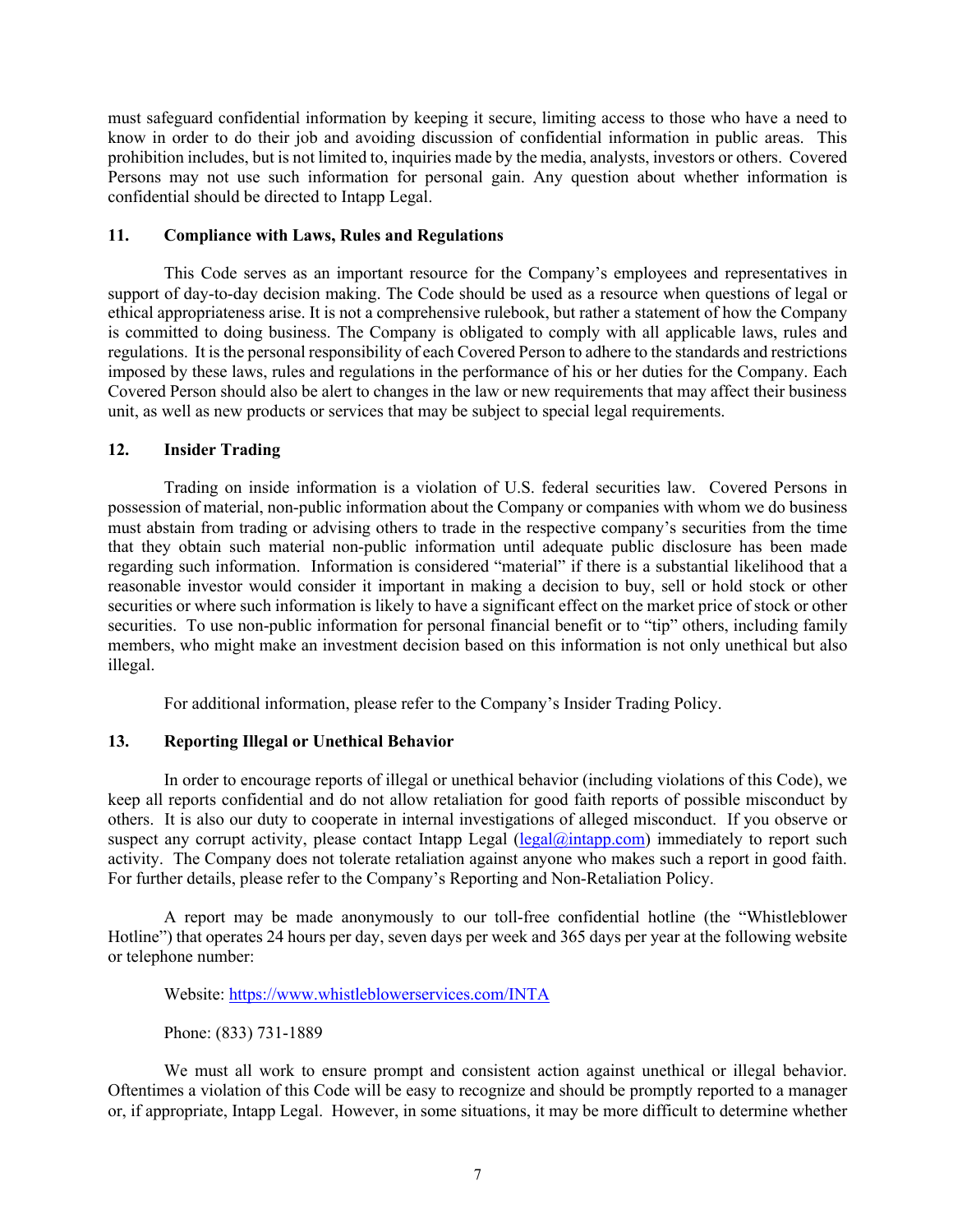certain conduct is unethical or illegal. Since none of us can anticipate every situation that will arise, it is important that we have a way to approach a new or sensitive question or concern. Here are some questions that can be asked:

- (1) *What do I need to know?* In order to reach the right solutions, we must be as fully informed as possible.
- (2) *What specifically am I being asked to do? Does it seem unethical or improper?* This will focus the inquiry on the specific action in question and the available alternatives. Use good judgment and common sense. If something seems unethical or improper, it probably is.
- (3) *What is my responsibility?* In most situations, there is shared responsibility. It may help to get others involved and discuss the issue.
- (4) *Have I discussed the issue with a manager?* This is the basic guidance for all situations.
- (5) *Should I seek help from Company management?* In any case in which it may not be appropriate to discuss an issue with your manager, or where you would not be comfortable approaching your manager with your question, discuss it with Intapp Legal. If for some reason you do not believe that your concerns have been appropriately addressed, you may then seek advice from our Chief Executive Officer or Chief Financial Officer. Alternatively, we have established procedures to permit confidential, anonymous submissions of concerns regarding alleged violations of this Code, including concerns with respect to questionable accounting or auditing matters. Confidential anonymous submissions should be made through the Whistleblower Hotline.

#### **14. Political Contributions**

Covered Persons may participate in the political process as individuals on their own time. However, they must make every effort to ensure that they do not create the impression that they speak or act on behalf of the Company with respect to political matters.

Covered Persons may not make any contribution of Company or client funds or services to any political party or committee, or to any candidate for or holder of any office of any government, unless such contribution is expressly permitted by law and has been pre-approved in writing by Intapp Legal. This prohibition covers not only direct contributions but also indirect assistance or support of candidates or political parties through the purchase of tickets to special dinners or other fund-raising events, and the furnishing of any other goods, services or equipment to political parties or committees.

If a Covered Person's position in the Company requires him or her to have personal contact with governmental entities and officials on behalf of the Company, he or she should be aware of and understand all relevant regulatory provisions applicable to such contacts. Contact with government entities and officials may, at times, be considered as lobbying activities. Such activities are regulated at both the state and federal level.

No direct or indirect pressure in any form is to be directed toward any Covered Person to make any political contribution or participate in the support of a political party or the political candidacy of any individual.

# **15. Waivers**

Consistent with Nasdaq rules, only our Board may waive a provision of this Code for our executive